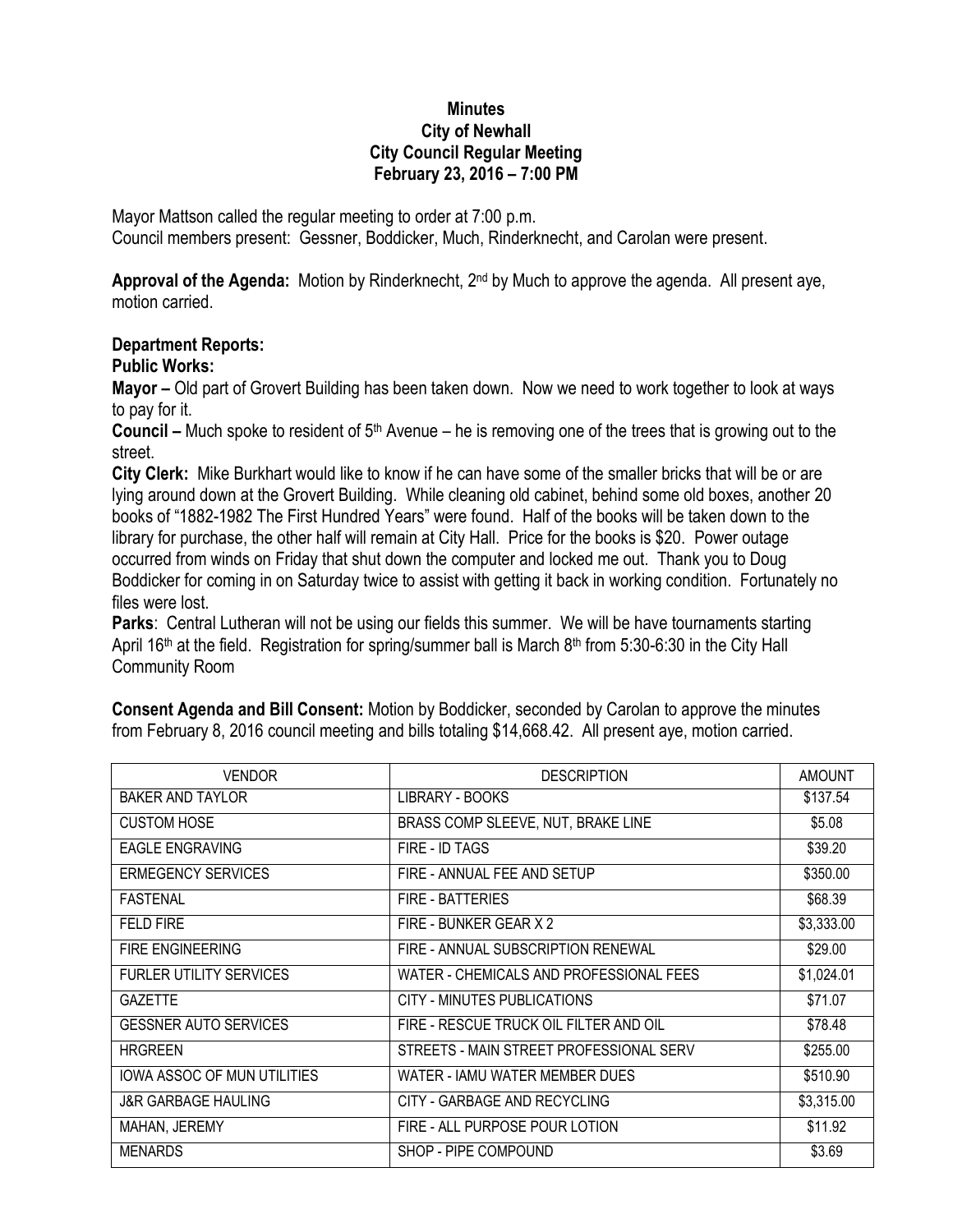| MIDWEST BREATHING AIR LLC | FIRE - MAIN OF BREATHING AIR COMPRESSOR    | \$501.55    |
|---------------------------|--------------------------------------------|-------------|
| NEWHALL FIRST STOP        | STREETS - CITY FUEL                        | \$391.75    |
| NEWHALL FIRST STOP        | PARKS - CONCESSIONS FROM SUMMER 2015       | \$2,032.54  |
| NEWHALL FIRST STOP        | <b>PARKS - FUEL</b>                        | \$69.81     |
| <b>P&amp;K MIDWEST</b>    | 1420 - 2 CAP SCREWS/2 SPINDLES (SEPT 2015) | \$330.28    |
| PERSONAL CONCEPTS         | CITY - REQUIRED FEDERAL POSTINGS/POSTERS   | \$234.24    |
| RABE HARDWARE             | CITY HALL - SEWER/PLUMBING REPAIR          | \$225.00    |
| REIF, JAMIE               | WATER - METER DEPOSIT REFUND               | \$28.10     |
| THIS OLD HOUSE            | LIBRARY - SUBSCRIPTIONS                    | \$20.00     |
| US CELLULAR               | CITY - CELL SERVICE                        | \$98.93     |
| VAN HORNE FIRE DEPARTMENT | FIRE - TRAINING MANUAL                     | \$100.00    |
| VAN HORNE FIRE DEPARTMENT | <b>FIRE - HELMETS</b>                      | \$300.00    |
| <b>VISA</b>               | <b>LIBRARY - COMPUTER</b>                  | \$953.99    |
| <b>VISA</b>               | LIBRARY - SUPPLIES                         | \$24.95     |
| WERNING, DANIEL           | WATER - METER DEPOSIT REFUND               | \$125.00    |
|                           |                                            | \$14,668.42 |

## **Council Action:**

- a. HRGreen Downtown Streetscape Project Change Order #3. Several changes including Phase 1 completion being March 17, 2016; Phase 2 completion date changed to June 21; 2016; Bump outs need to be a few feet shorter, HRGreen will confirm that can occur without changing the flow requirements; increase on cold water concrete from contractor; other changes are available to be read at City Hall. Motion by Boddicker, 2<sup>nd</sup> by Rinderknecht, to approve increase of \$6356 which excludes approving number 7 (coldweather concrete - new lump sum item of \$5,581) all present aye, motion carried.
- b. Prairie Road Builders Contract for 2016. Motion by Gessner, 2<sup>nd</sup> by Much, all present aye, motion carried.
- c. Appointment of William Much as Pro-Tem for 2016 -2017 term. Position was accepted by William Much.
- d. Insurance increase for Bruce Cross insurance. Going from \$143.00 to \$175.00. Motion by Much, 2<sup>nd</sup> by Carolan, all present aye, motion carried.
- e. Anderson Insurance proposal from February  $8<sup>th</sup>$  meeting. At previous meeting the council asked two questions. If a building is destroyed in a claim situation, does it have to be rebuilt; answer no. Also, what would be the annual property premium for the city if Well #2's value was decreased from the current value of \$64,921 to \$27,000. With a \$500 deductible, the city would save \$83. A year, with a \$500 deductable, the city would save approximately \$72 a month. It was agreed that we would increase the coverage on 11 2<sup>nd</sup> Avenue from \$262,500 to \$350,000 (which is approximately \$100 increase annually on premium); it was also agreed to keep the deductable at \$500; and lastly it was agreed that we would lower the value on Pitless well #2 from \$64,921 to \$27,000. Motion by Much, 2nd by Boddicker, all present aye, motion carried.
- f. Trugreen estimate approval Waste Water Plant estimate will be at future meeting. Motion by Boddicker, 2<sup>nd</sup> by Rinderknecht, all present aye, motion carried.
- g. Approval of Trent Claeys to Fire Department and First Responders. Motion by Gessner, 2<sup>nd</sup> by Carolan, all present aye, motion carried.
- h. Wage Increases for Bruce Cross, Mike Rammelsburg, Alison Mundt, Marcy Childers and Keri Touro. Motion by Rinderknecht,  $2^{nd}$  by Much to give all employees 2.5% increase effective July 1, 2016. Roll call: Rinderknecht Yes, Gessner No, Much Yes, Boddicker Yes, Carolan No. Motion carried.